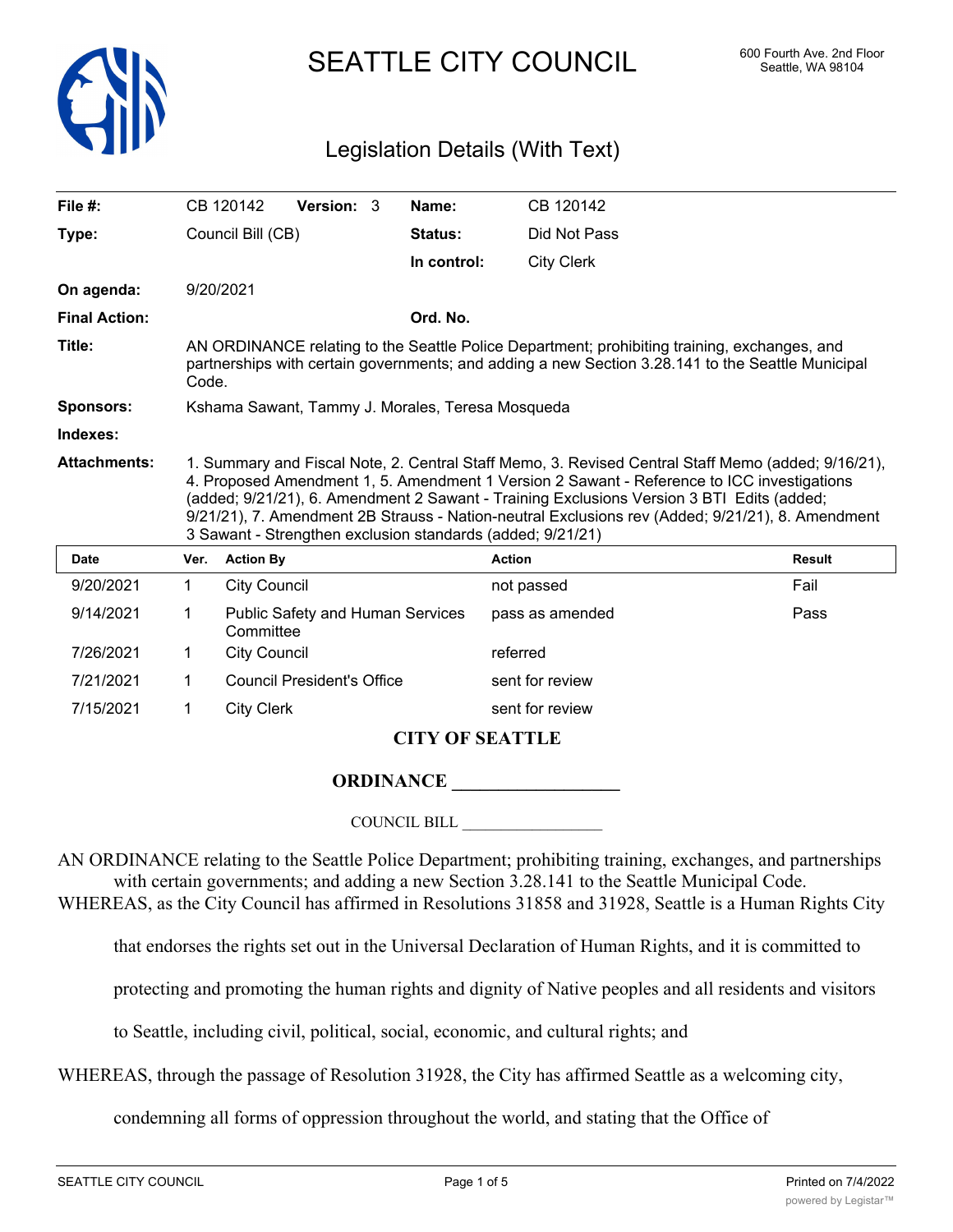Intergovernmental Relations will continue to alert the Seattle City Council about international issues impacting Seattle and inform Councilmembers when City Council action could contribute meaningfully to a positive outcome; and

- WHEREAS, it is the Seattle City Council's intent to ensure protection of the human rights as set forth in the Universal Declaration of Human Rights to all persons as they relate to biased policing activities and to require the policies, training, and data that safeguards against such activities in Seattle; and
- WHEREAS, after a Department of Justice (DOJ) investigation found in 2011 that the Seattle Police Department (SPD) engaged in an unconstitutional pattern of excessive force and bias, Seattle entered into a Consent Decree with the DOJ that requires the City to ensure that its policing services comply with the Constitution; and
- WHEREAS, in Seattle and nationally, the increasing use of militarized units such as SWAT Teams, by the police has been demonstrated to disproportionately harm Black, Indigenous, and other People of Color; and
- WHEREAS, even after nearly a decade of Seattle being subject to the Consent Decree, communities of color still experience disproportionate police use of force, as exemplified by the Seattle Police Department's 2019 Annual Use of Force Report, which found that of male individuals subjected to use of force by Seattle police in 2019, 30 percent of those individuals were Black, while Black people constitute only seven percent of Seattle's population; and
- WHEREAS, in response to SPD's well-documented complaints of excessive force, including chemical weapons against thousands of protestors during the Black Lives Matter uprisings in response to the murder of George Floyd in the late Spring and Summer of 2020, the Seattle City Council took steps toward defunding SPD during the summer emergency budget vote and the 2021 city budget; and
- WHEREAS, federal law, including 22 U.S.C. 2304, prohibits any United States law enforcement agency from providing security assistance to any country the government of which engages in a "consistent pattern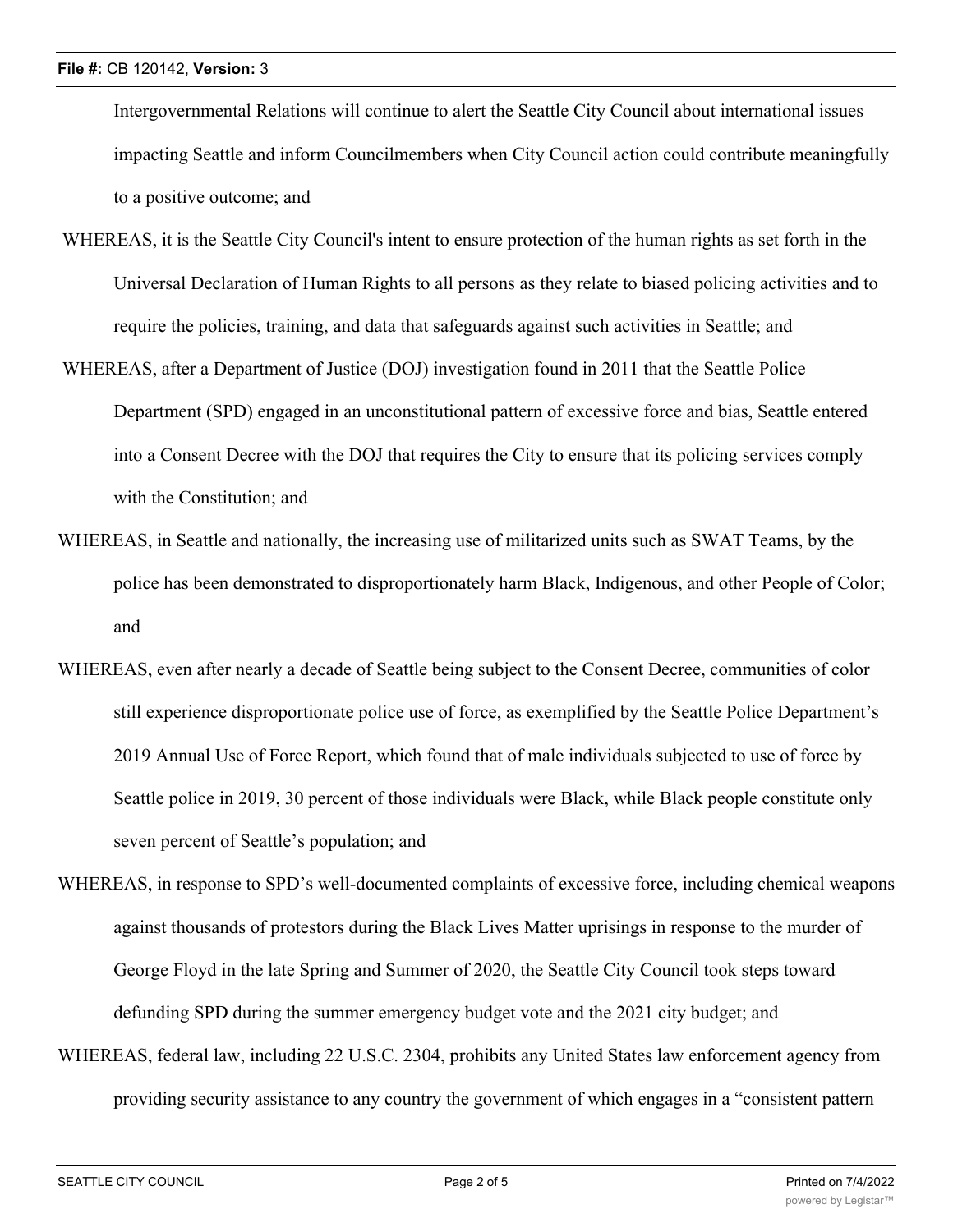of gross violations of internationally recognized human rights," including "torture or cruel, inhuman, or degrading treatment or punishment, prolonged detention without charges and trial, causing the disappearance of persons by the abduction and clandestine detention of those persons, and other flagrant denial of the right to life, liberty, or the security of person;" and

- WHEREAS, the UN Declaration on Human Rights, together with the International Covenant on Civil and Political Rights and its two Optional Protocols (including the complaints procedure and on the death penalty) and the International Covenant on Economic, Social and Cultural Rights and its Optional Protocol, form the International Bill of Human Rights; and
- WHEREAS, United Nations bodies periodically monitor states for compliance with these international human rights covenants that are part of the International Bill of Human Rights; and
- WHEREAS, the Fourth Geneva Convention addresses humanitarian protections for civilians in a war zone, in armed conflicts where war has not been declared, and in an occupation of another country's territory; and
- WHEREAS, the International Court of Justice, established in 1945 as the principal judicial organ of the United Nations (UN), is responsible for settling, in accordance with international law, legal disputes submitted to it by states and to give advisory opinions on legal questions referred to it by authorized United Nations organs and specialized agencies.
- WHEREAS, The City of Seattle wishes to promote an encompassing vision for public safety that moves towards the abandonment of militarization and instead embraces other markers of wellness, such as respecting and protecting civil and human rights, and providing its people with access to resources including affordable housing, health services, and public transportation; NOW, THEREFORE,

## **BE IT ORDAINED BY THE CITY OF SEATTLE AS FOLLOWS:**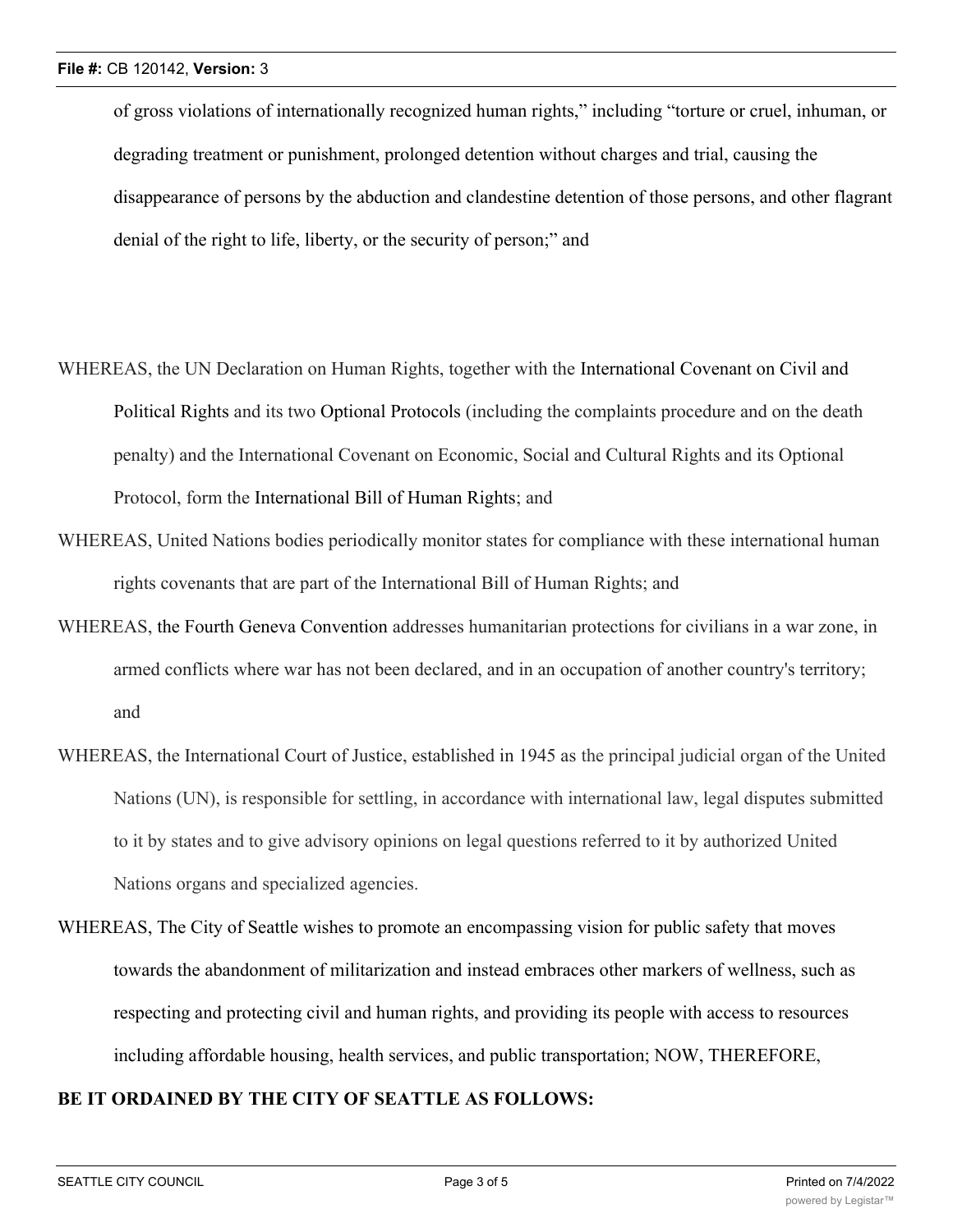Section 1. A new Section 3.28.141 is added to the Seattle Municipal Code as follows:

## **3.28.141 Training with certain countries prohibited**

The Seattle Police Department (SPD) shall not participate in any training programs, exchanges, or partnerships with the military forces of any country, or engage in travel to any foreign country or territory for the purpose of training with a foreign military. SPD shall not participate in any training programs, exchanges, or partnerships with the police forces, intelligence agencies or security services of any country or engage in travel to any foreign country or territory:

A. That is not party to the International Covenant on Civil & Political Rights and the International Covenant on Economic Social & Cultural Rights; or

B. That within the country or territory's boundaries, or within territories that the country occupies or effectively controls, exists a situation under non-preliminary investigation by the International Criminal Court; or an actor against which that Court has found a violation in the last ten years.

Section 2. For the purpose of this section, Section 3.28.141, SPD shall not be prohibited from providing executive protection to City elected officials on an official trip to a country that meets the exclusion criteria specified in Section 1.

Section 3. This ordinance shall take effect and be in force 30 days after its approval by the Mayor, but if not approved and returned by the Mayor within ten days after presentation, it shall take effect as provided by Seattle Municipal Code Section 1.04.020.

Passed by the City Council the \_\_\_\_\_\_\_ day of \_\_\_\_\_\_\_\_\_\_\_\_\_\_\_\_\_\_\_\_\_\_\_, 2021, and signed by me in open session in authentication of its passage this day of  $\qquad \qquad$ , 2021.

President of the City Council